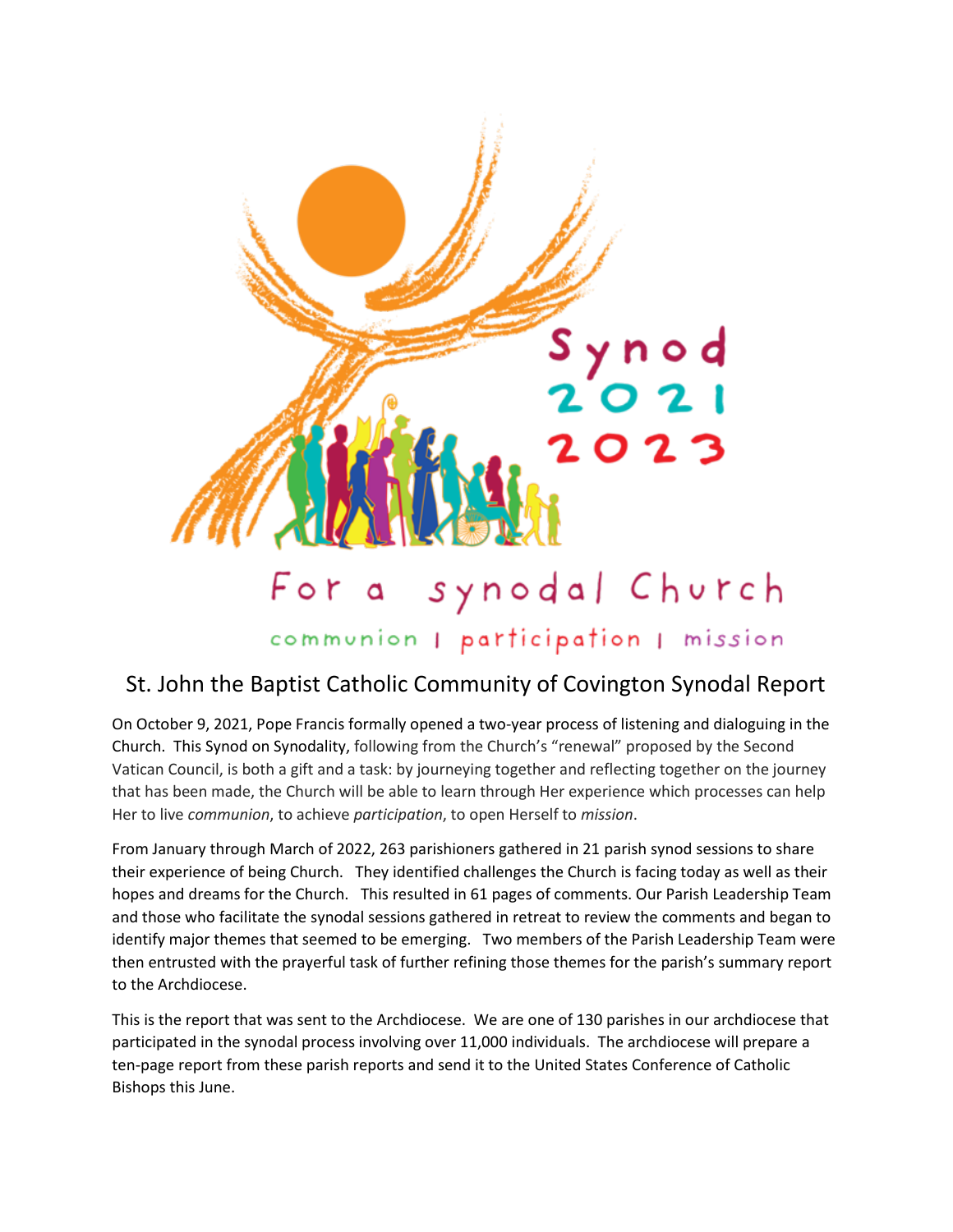# **1. Common or Important Themes**

#### Church as a Guiding Light

- **Christ is in everyone and everything**
- As Church, we are culture and called to be transforming leaven in our world offering healing and forgiveness.

#### Church Leadership

- Radical new perspective required in light of sexual abuse history, current issues and politicizing our faith.
- Ease the rigid hierarchy, recognize the importance of women, expand deaconate to include women and move towards ordination to married people and women

#### Younger Generations

Great concern for young people's place in the church

#### Education and Growth

- Growing the community spiritually and in numbers by providing sacramental and spiritual education through all life stages.
- Supporting families through the life & Liturgy of the parish and in their role of fostering faith in the home.
- Faith formation fostering greater knowledge of the faith and establishing a stronger relationship with God.

### A Servant Church

 Living a faith that looks across multiple generations, locally, nationally and globally with a focus on social outreach.

#### Prayer, Worship and Community

- A faith community centered on Welcoming, Eucharist, and Word, layered with Diverse Prayer and the joy of more music.
- Holding onto the dream of deeply knowing one another; builds stronger community and fosters service to others.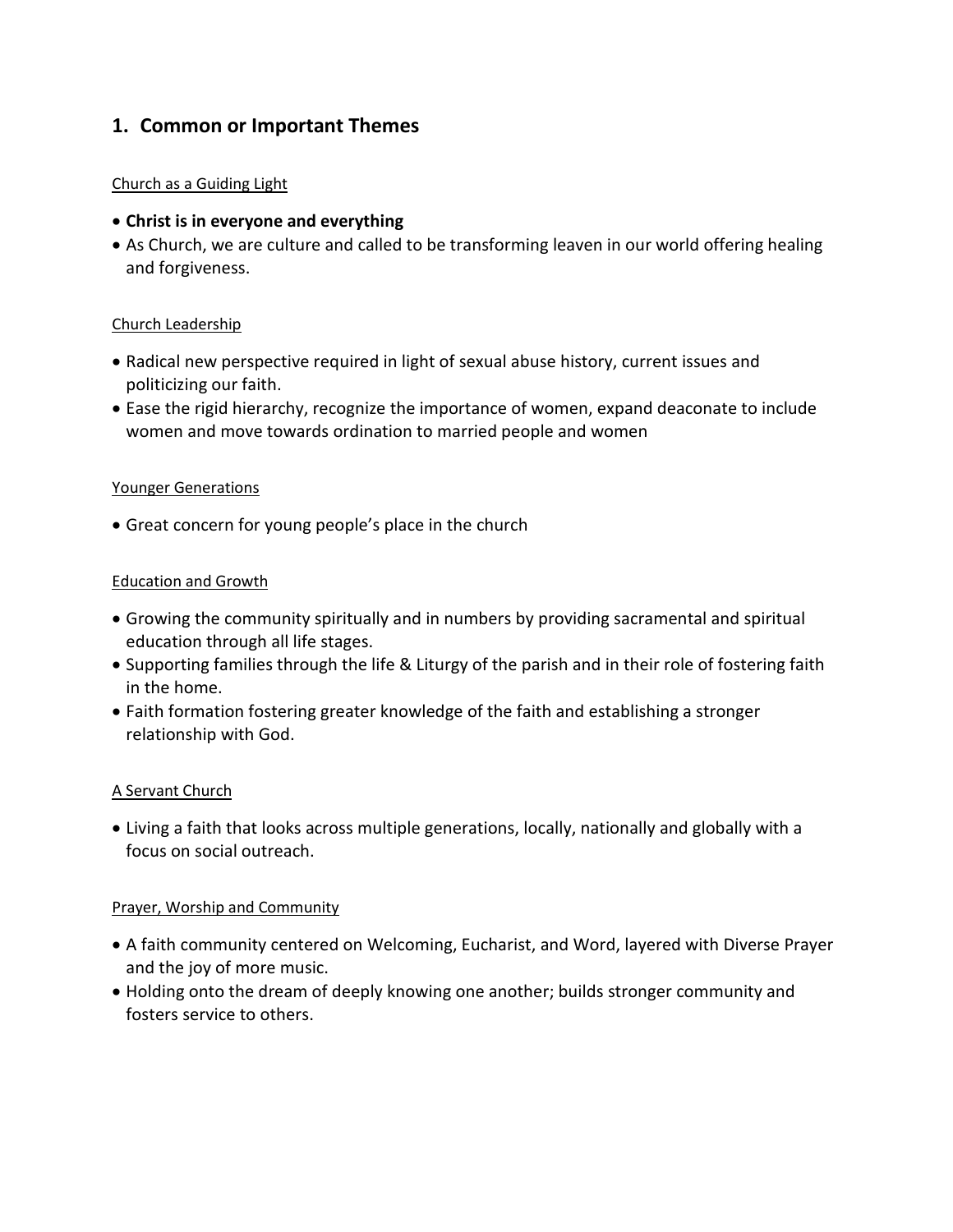# **2. Dreams, Desires & Aspirations**

#### Growth – Spiritually and as a People

- Come alive with greater opportunities to grow in our faith and widespread participation in Small Faith Groups.
- Learning / Relearning the richness of our liturgy and places of worship.
- Opportunities for service / outreach across all generations and family compositions.
- Larger focus on social (systemic) issues such as homelessness, climate change, the arms race, etc.

### **Liturgy**

- Respect the plurality of peoples' different liturgical styles and spirituality while establishing a liturgy that includes and speaks to people of all ages – esp. children
- Re-vitalization of Life in the Spirit and Charismatic Movement across the archdiocese

### Inclusion, Acceptance & Engagement

- Church offers true witness, full inclusion, total acceptance and unconditional love for **all** people regardless of where they are.
- Inter-faith actions with other church denominations and religions (Jewish, Muslim, etc.).
- Active engagement and dialogue that is bi-directional and appeals, reaches and connects across generations while involving all ages, cultures & diverse family types.
- Strengthening family structure and cross-cultural ties
- Priest as both sacrament and example. Out of the sacristy and engaged in pastoral services

### Ordination

- Expand the role of women and open ordination to women & married people
- Reform seminaries to develop Shepherds and better meet the needs of "seekers"